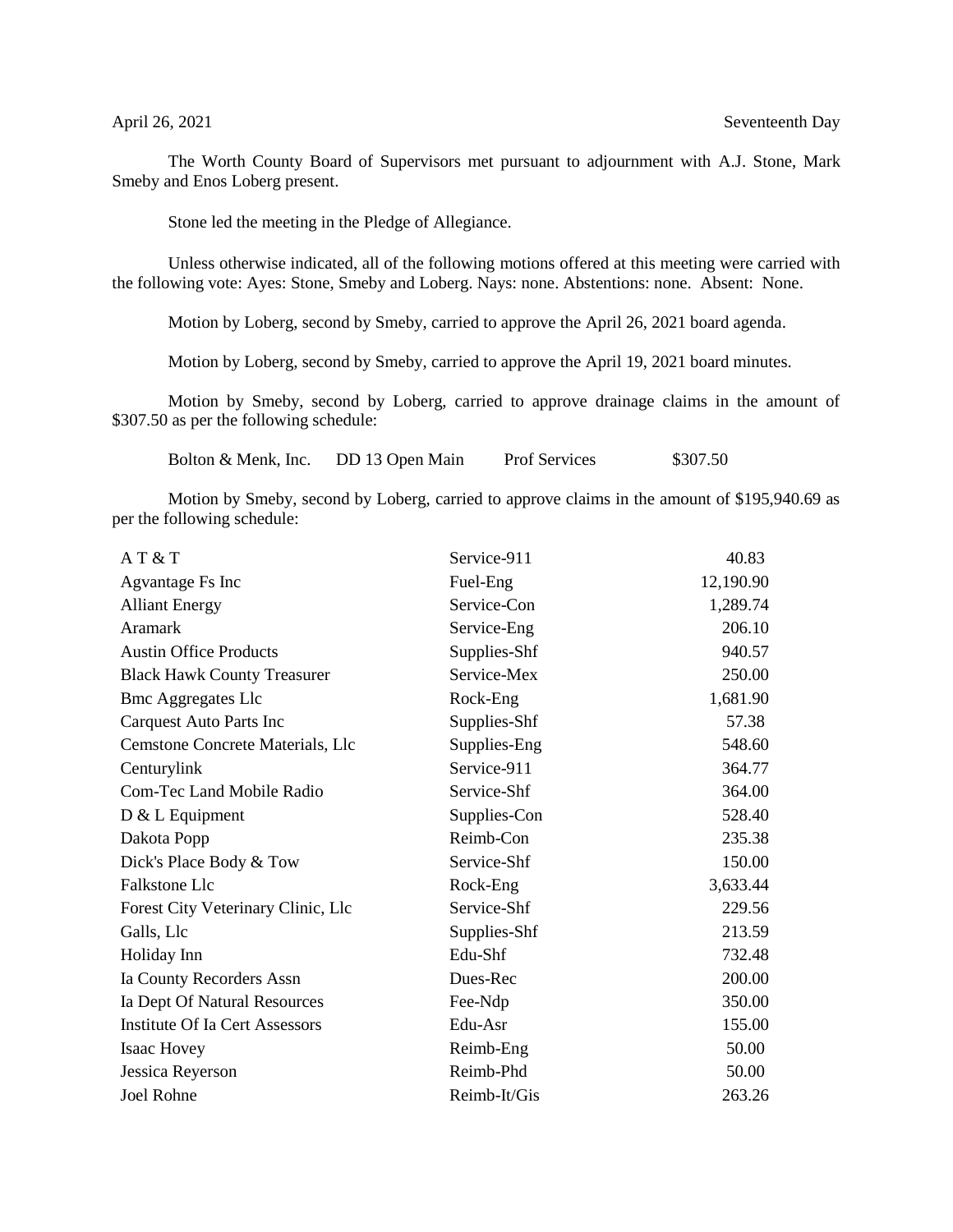| Joe's Collision & Performance Inc   | Service-Eng        | 122.16     |
|-------------------------------------|--------------------|------------|
| John Deere Financial                | Supplies           | 53.32      |
| Johnson Controls Fire Protection Lp | Service-Gsr        | 287.42     |
| Kruger Electric Llc                 | Service-Sdp        | 90.00      |
| <b>Lawson Products Inc</b>          | Supplies-Eng       | 158.11     |
| Marco Technologies Llc              | Service-Dap        | 227.81     |
| Napa Auto Parts                     | Supplies-Eng       | 43.91      |
| Niacog                              | Service-Tra        | 345.74     |
| Northwood Sanitation Llc            | Service-Eng        | 130.00     |
| Nw Iowa Care Connections            | Fy21 2nd Levy-Mha  | 110,430.00 |
| Peopleservice Inc                   | Service-Wat & Wwt  | 14,131.00  |
| <b>Pinnacle Quality Insight</b>     | Service-Phd        | 154.50     |
| Plunkett's Pest Control Inc         | Service-Gsr        | 52.00      |
| Reinhart Food Service Llc           | Supplies-Shf       | 430.06     |
| <b>Seat Treasurer</b>               | Edu-Aud            | 10.00      |
| Shana Butler                        | Mileage-Phd        | 16.00      |
| <b>Staples Credit Plan</b>          | Supplies-Asr       | 172.73     |
| The Boot House Inc                  | Supplies-Con       | 189.00     |
| <b>Thomas Reid</b>                  | Reimb-Vaf          | 1,608.27   |
| Thrifty White Pharmacy              | Supplies-Shf       | 21.16      |
| <b>Trading Post</b>                 | Service-Eng        | 43.82      |
| <b>U S Postal Service</b>           | Postage-Aud        | 192.00     |
| Van Diest Supply Company            | Supplies-Eng       | 3,347.76   |
| Ver Helst Snyder Drug               | Supplies-Shf       | 232.91     |
| <b>Verizon Wireless</b>             | Service-Eng        | 186.91     |
| Visa                                | Service-Phd        | 2,708.32   |
| Windstream                          | Service-Eng        | 14.88      |
| Winn-Worth Betco                    | Fy21 4th Qtr       | 24,961.25  |
| Worth County Engineer               | Fuel-Con           | 1,019.48   |
| Worth County Fair                   | Booth-Vaf          | 60.00      |
| Xerox Corporation                   | Service-Dap        | 78.18      |
| Ziegler Inc                         | Service-Eng        | 9,696.09   |
|                                     | <b>Grand Total</b> | 195,940.69 |

Motion by Smeby, second by Loberg, carried to approve the cigarette license for Kum & Go #119.

Motion by Smeby, second by Loberg, carried to approve acknowledgment of county receipt of manure management plan annual updates from the following: Corner View Crop & Livestock, LLC for Facility #69395 located in Section 24, Union Township, Worth County; Meyer Livestock Farms, LLC – Ryan Site for Facility #69382 located in Section 1, Kensett Township, Worth County and Meyer Livestock Farms, LLC – Travis Site for Facility #69381 located in Section 7, Barton Township, Worth County.